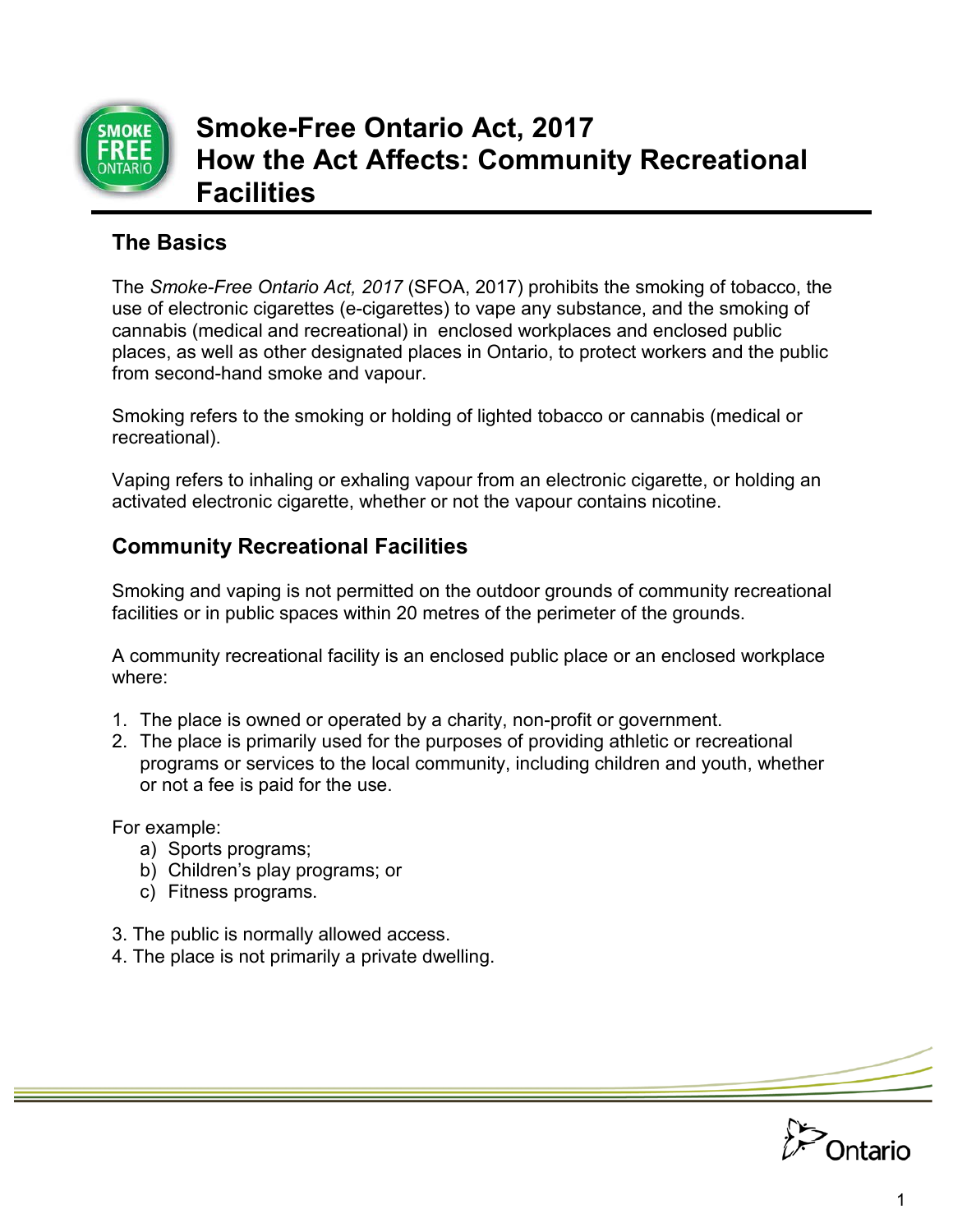#### **Owner Responsibilities**

It is the responsibility of the owner, operator or the person in charge of the place to ensure that smoking and vaping laws are followed.

They are required to:

- Give notice to the public that smoking is prohibited in the smoke-free and vape- free areas.
- Post "No Smoking", and "No Vaping" signs, or a dual "No Smoking and No Vaping" sign at entrances, exits and washrooms of the smoke and vape-free area, in appropriate locations and in sufficient numbers, to ensure the public is aware that smoking and vaping is not allowed.
- Ensure that no ashtrays or similar items remain in the smoke-free and vapefree areas.
- Ensure that no one smokes or vapes in the smoke-free and vape-free areas.
- Ensure that someone who refuses to comply with Ontario's smoking and vaping laws does not remain in the smoke-free and vape-free areas.

#### **Enforcement**

Local public health units will carry out inspections and respond to complaints of smoking and vaping on the outdoor grounds and public spaces within 20 metres of the perimeter of the grounds of community recreational centres.

### **Penalties**

Any individual who violates the prohibition on smoking or vaping in smoke-free and vape-free areas may be charged and if convicted, may face a maximum fine of \$1,000 (for a first offence) or \$5,000 (for any further offence).

An owner that fails to fulfill their responsibilities under the law may be charged and if convicted, may face a maximum fine:

Signage responsibilities

- For individuals: \$2,000 (for a first offence); \$5000 (for a second offence); \$10,000 (for a third offence); \$50,000 (four or more offences).
- For corporations: \$5,000 (for a first offence) ; \$10,000 (for a second offence); \$25,000 (for a third offence); \$75,000 (four or more offences).